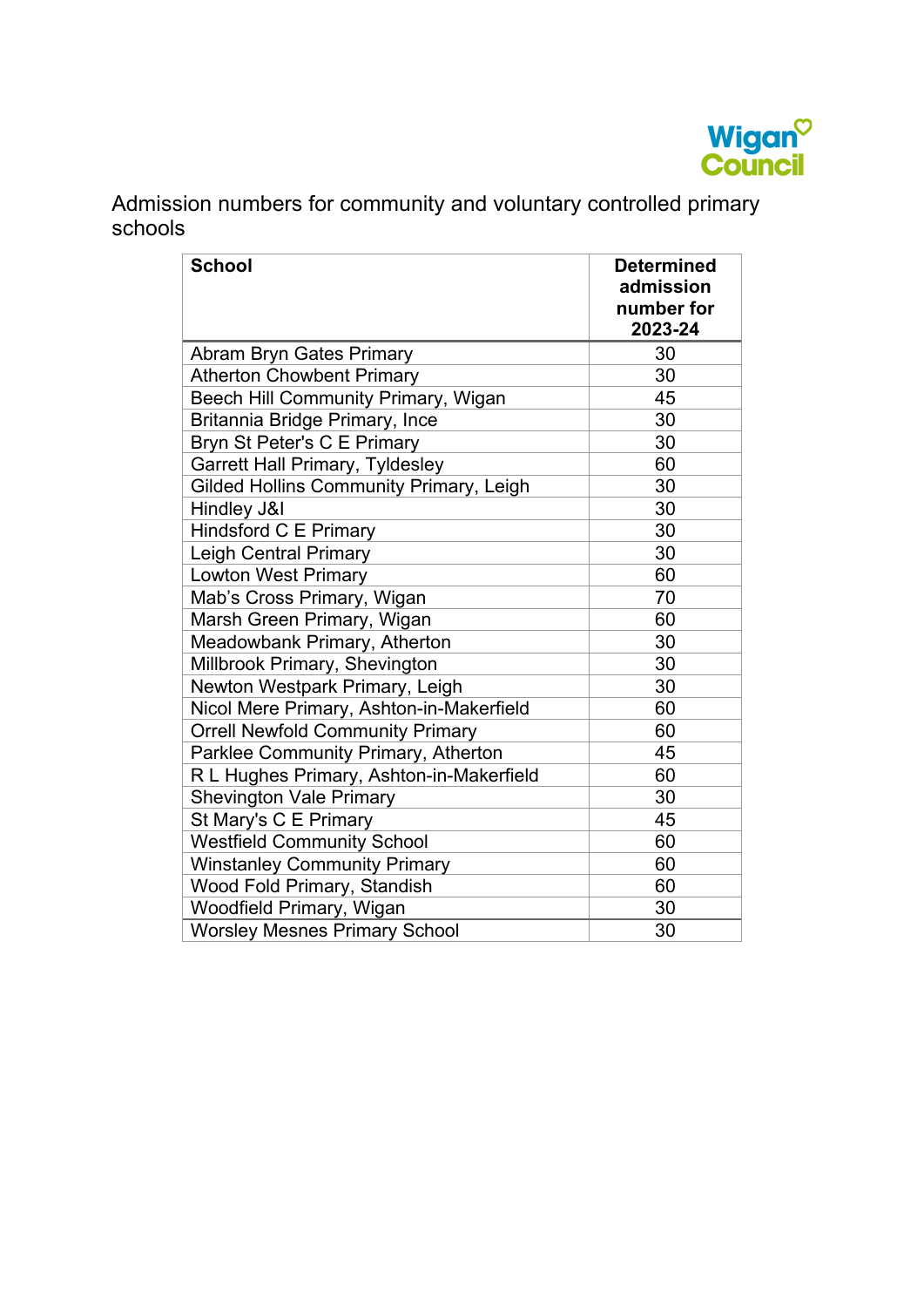## **schools 2023-24 Oversubscription criteria for community and voluntary controlled primary**

Where a school receives more applications than places available, the following oversubscription criteria will be applied once places have first been allocated to pupils who have an education health and care plan which names the school:

1. Looked after children, previously looked after children and children who appear to the Local Authority to have been in state care outside of England and ceased to be in state care because they were adopted.

Previously looked after children are children who were looked after, but ceased to be so because they were adopted (or became subject to a child arrangements order or special guardianship order). Applications for previously looked after children must be supported with appropriate evidence i.e. a copy of the adoption order, child arrangements order or special guardianship order.

any other provider of care whose sole purpose is to benefit society. A child is regarded as having been in state care in a place outside of England if they were accommodated by a public authority, a religious organisation or Applications must be supported with appropriate evidence that the child has been adopted from state care.

- 2. Children whose older brothers or sisters attend the school and will still be there at the time of admission
- 3. Children who live closest to the school.

## **Oversubscription criteria for St Mary's CE Primary School**

Where the school receives more applications than places available, the following oversubscription criteria will be applied once places have first been allocated to pupils who have an education health and care plan which names the school:

1 Looked after children, previously looked after children and children who appear to the Local Authority to have been in state care outside of England and ceased to be in state care because they were adopted.

Previously looked after children are children who were looked after, but ceased to be so because they were adopted (or became subject to a child arrangements order or special guardianship order). Applications for previously looked after children must be supported with appropriate evidence i.e. a copy of the adoption order, child arrangements order or special guardianship order.

A child is regarded as having been in state care in a place outside of England if they were accommodated by a public authority, a religious organisation or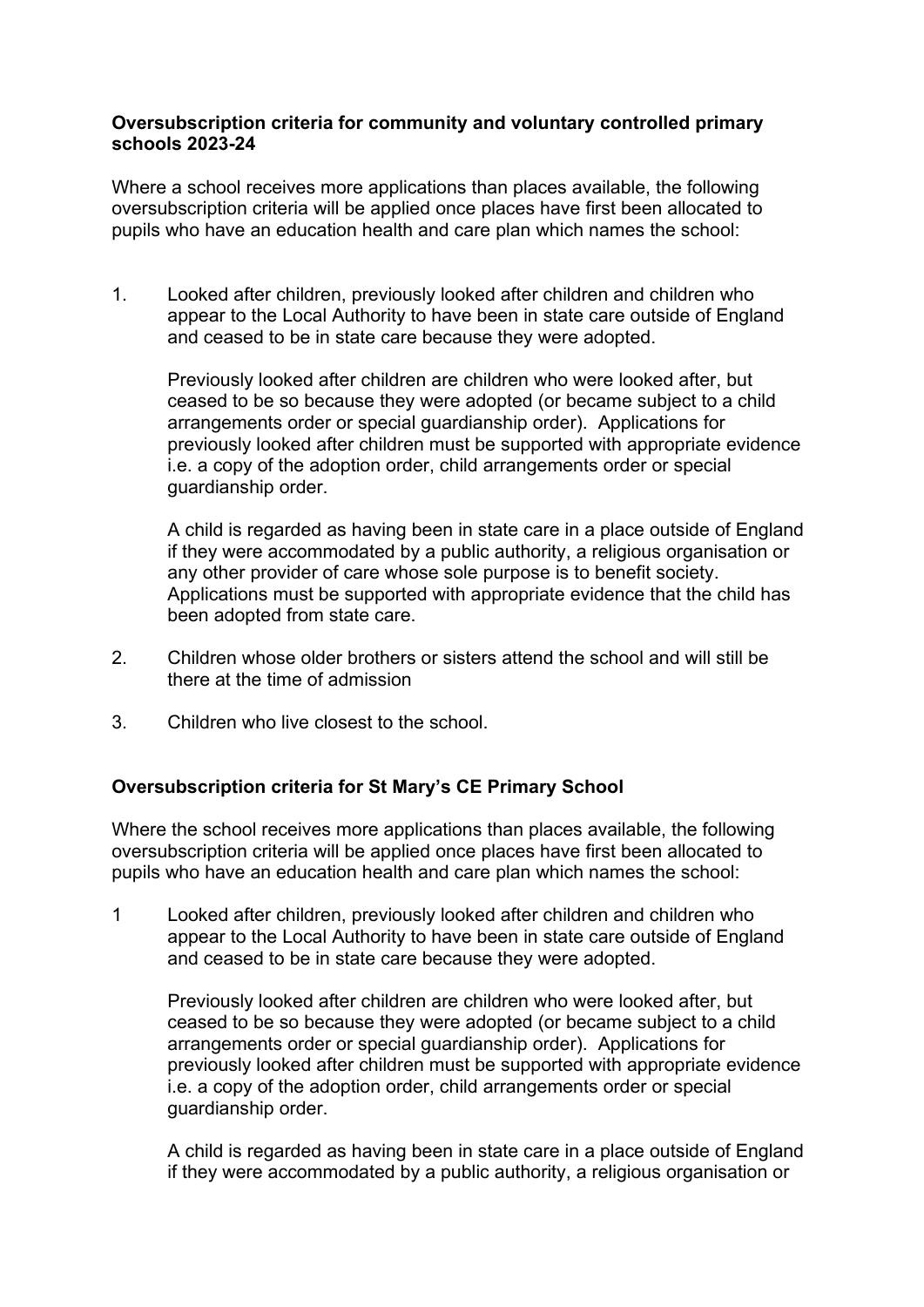any other provider of care whose sole purpose is to benefit society. Applications must be supported with appropriate evidence that the child has been adopted from state care.

- 2. Children whose older brothers or sisters attend the school and will still be there at the time of admission.
- 3. Children who live in Spring View. (Map available)
- 4. Children who live closest to the school.



## **Map for criterion 3 for St Mary's CE Primary School**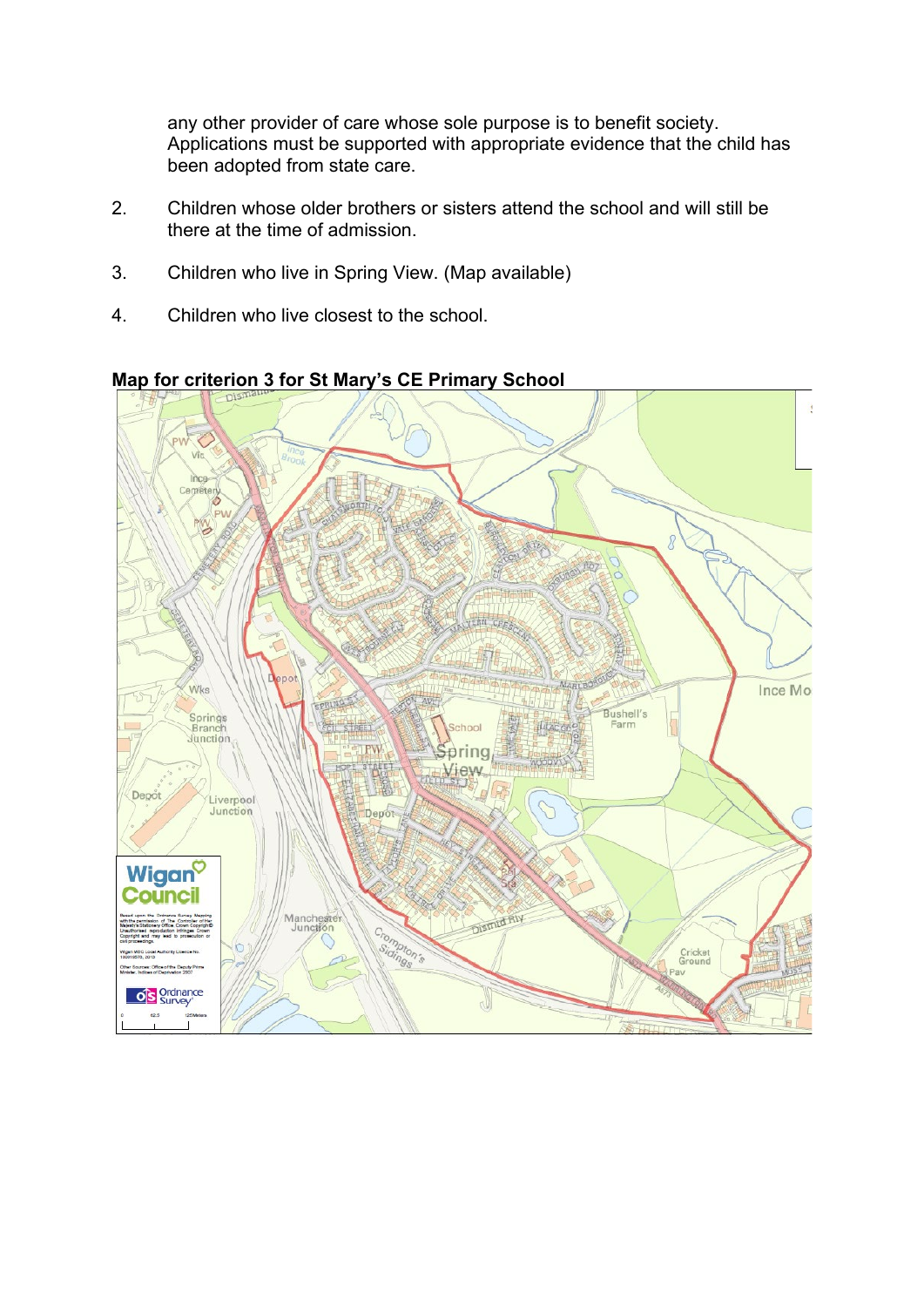### **Notes to the oversubscription criteria – these notes apply to the admission arrangements for all community and voluntary controlled primary schools.**

## **Tie-breaker**

 central point at the school using a Geographical Information System (GIS) which is Where there are more children in one particular criterion than the number of places available, places will be allocated to the children who live nearest to the school. The distance will be measured in a straight line from the child's home address to a based on ordnance survey.

our policy is to admit the other twin or triplets too. If we offer the last place available at a school to one of twins (or triplets, or so on),

 (for example, if more than one child lives in the same block of flats). In these cases we will use a system to randomly pick who will be offered a place. A copy of the Occasionally, the distance from home to school is the same for more than one child policy is available on request from the local authority.

### **Child's home address**

 school is that of the main carer. The address of the parent who receives Child When considering your child's application, we will use the permanent home address we have for you at the closing date for applications. If parents are separated and the child spends time at each parent's address, the address we use for admission to Benefit will normally be used, but the Local Authority reserves the right to request other documentary evidence as fit the individual circumstances.

### **Brothers and Sisters**

We will include:

- Half-brothers and half-sisters;
- Stepbrothers and stepsisters; and
- Foster brothers and foster sisters;

who live at the same address as part of the same family unit.

### **Children with an education health and care plan**

 requirement. Children with an education health and care plan which names the school will be offered a place without using the oversubscription criteria. This is a legal

### **Late applications**

 those received by the closing date. The only exception to this is applications for applications. Late applications (those received after the closing date) will only be considered after looked after children that are received by 15 February will be included with on time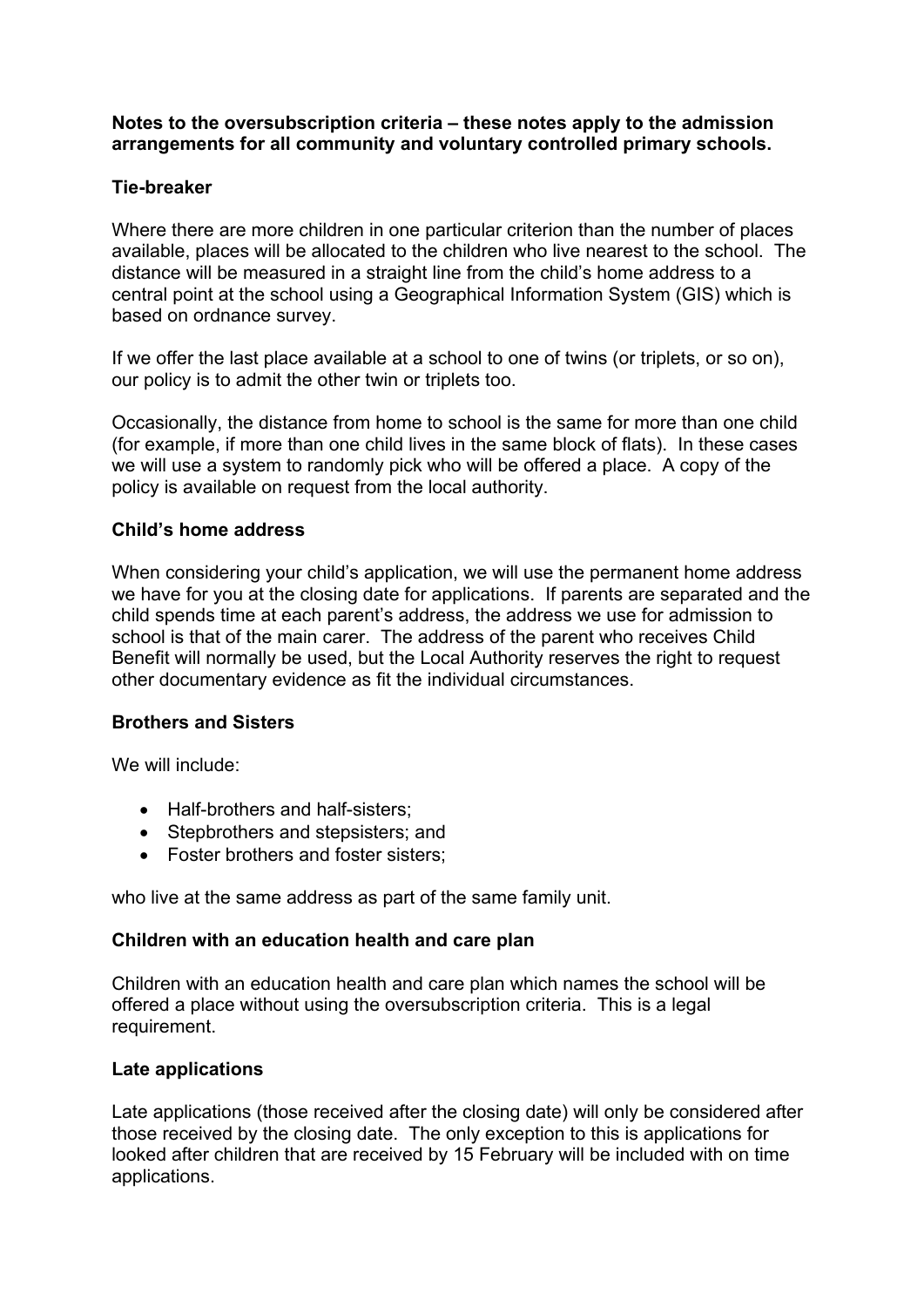## **Nursery Applications**

If your child goes to a nursery attached to the school:

- They do not have an automatic right to a place in a reception class at the school
- You must send in your application form or apply on-line by the closing date for applications.

## **Deferred Entry**

 school year. Where entry is deferred, the place will be held open and not offered to Parents can request that the date their child is admitted to the school is deferred until later in the school year or until the child reaches compulsory school age in that another child. Parents cannot defer entry beyond the beginning of the term after the child's fifth birthday, nor beyond the academic year for which the original application was accepted.

## **Part-time Attendance**

Parents can request that their child attends part-time until the child reaches compulsory school age.

## **Waiting lists**

Places may become available at a school after the offer date. We will:

- Put all children who we refuse a place at one of their preferences on the waiting list for the school;
- Keep the list in priority order, decided by the oversubscription criteria for the school only;
- Offer any place that become available to the next child on the waiting list; and
- Maintain the waiting list until the end of the autumn term.

 We must keep the waiting list in order of the oversubscription criteria for the school. This is a legal requirement. We cannot take into account the date the application was received or the length of time a child's name has been on the waiting list. This purposes. Your child's position on the waiting list may change if another applicant is means that both on time and late applications are treated the same for waiting list refused a place and their child is ranked higher in the school's oversubscription criteria.

# **Admission of children outside their normal age group**

The parents of a summer born child (born between 1 April and 31 August) may choose not to send their child to school until the September following their fifth birthday and may request that they are admitted out of their normal age group – to reception rather than year 1.

A decision is made on the basis of the circumstances of each case.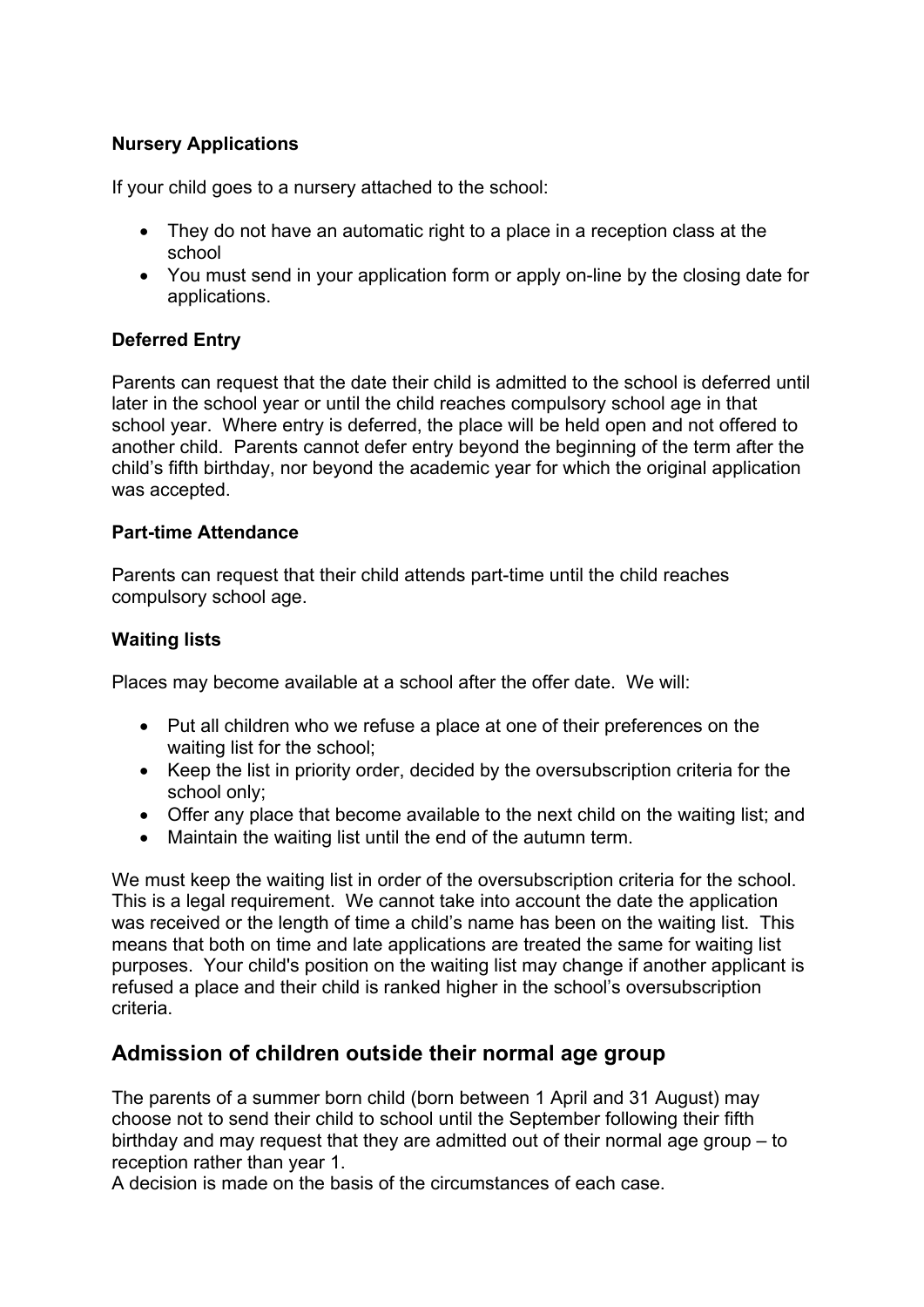The process is as follows:

## **Stage 1 – request**

Parents make a formal request to the Local Authority School Organisation Team in writing with any supporting evidence they wish to be considered.

A request for delayed entry to reception class should be made at the same time as applying for a place for normal entry (i.e. by the closing date of 15 January) in order to give sufficient time for the case to be considered prior to the offer of school places on 16 April.

We do not accept requests for early entry to reception class for children who will not be of statutory school age.

## **Stage 2 – decision**

Requests for voluntary-aided, foundation and academy schools will be referred to the school to be considered.

Requests for community and voluntary controlled schools will be considered by the local authority. We will look at the following factors but these are not exhaustive:

- Parent's views
- of year group • The needs of the child and the possible impact on them of being educated out
- The child's medical history and views of medical professionals if appropriate
- In the case of children born prematurely the fact that they may have naturally fallen into the lower age group if they had been born on their expected date of birth
- Whether delayed academic, social, emotional or physical development is adversely affecting their readiness for school;
- consider. • Any other information which the parent requests the local authority to

### **Stage 3 – outcome**

Parents are notified of the decision in writing by the School Organisation Team.

Request agreed:

If the request is agreed the application will be considered for the year group requested and ranked alongside any other applications in accordance with the oversubscription criteria for the school. There is no guarantee that a place will be offered at the preferred school.

Parents have a statutory right to appeal against the refusal of a place at a school for which they have applied. This right does not apply if they are offered a place at the school but it is not in their preferred age group.

Request refused: